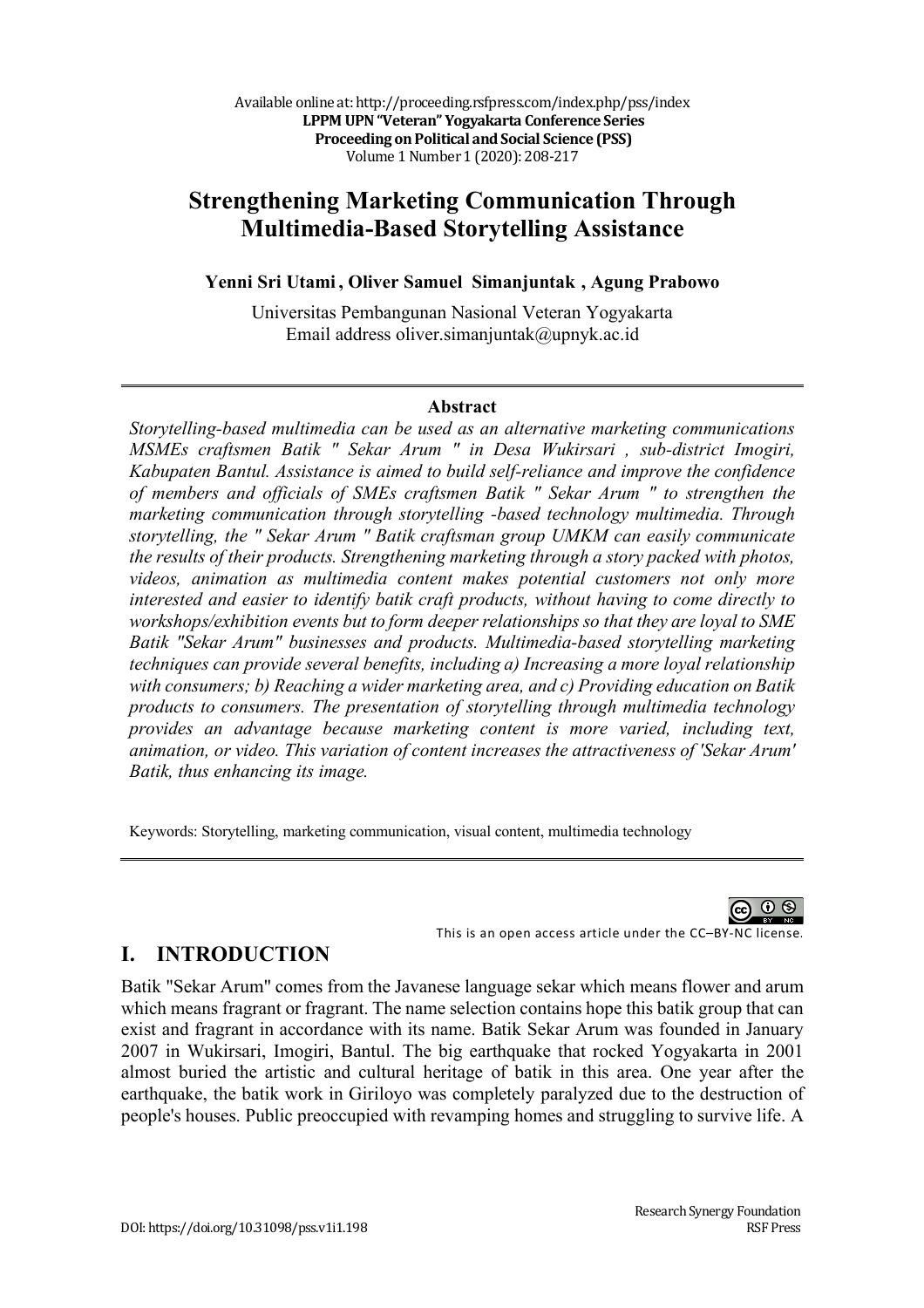year later, after the impact of the earthquake gradually subsided, then the youth leaders had the initiative to revive the batik, which has become a legacy.

The tradition of the art of batik Giriloyo has been going on since the XVII century or the same age as the tombs of Mataram kings in Imogiri. The activity of making batik is carried out by women when the men who become servants of the Mataram Kraton are assigned to guard the Imogiri tomb. In its development, Giriloyo batik was asked to help the palace because the need for batik was increasing and internal circles could not afford it. Since then there has been an interaction between Giriloyo batik and the Mataram palace.

The revival of Giriloyo batik in Wukirsari was marked by staging a MURI record-breaking in the form of batik on the longest shawl, along the road in Giriloyo (1200 meters). Muri ignited the spirit of the record-breaking stand of her groups in Giriloyo batik, one of which is a group of Batik Sekar Arum. UMKM Batik craftsman group "Sekar Arum" can produce batik from the initial process to finished goods. UMKM "Sekar Arum" Batik craftsman group with complete address at Wukirsari Village, Imogiri District, Bantul Regency, Yogyakarta Special Region Province. The UMKM Batik craftsman group "Sekar Arum " has 35 (thirty-five) members of micro craftsmen who are developing, active and productive, as shown in Figure. 1. During this period of stewardship, the "Sekar Arum" Batik craftsmen group UMKM was chaired by Mr. Nur Ahmadi.



**Figure.1** "Sekar Arum" Batik craftsmen

The UMKM "Sekar Arum" Batik craftsman group was formed as a forum for batik craftsmen to discuss and develop together, as seen in Figure. 2. UMKM Batik craftsman group "Sekar Arum" accommodates several aspects as follows: a) Improving the quality of work products, b) Utilizing capital loan facilities, c) Development of business partnerships, d) Increasing product marketing, and e) Expanding marketing distribution networks.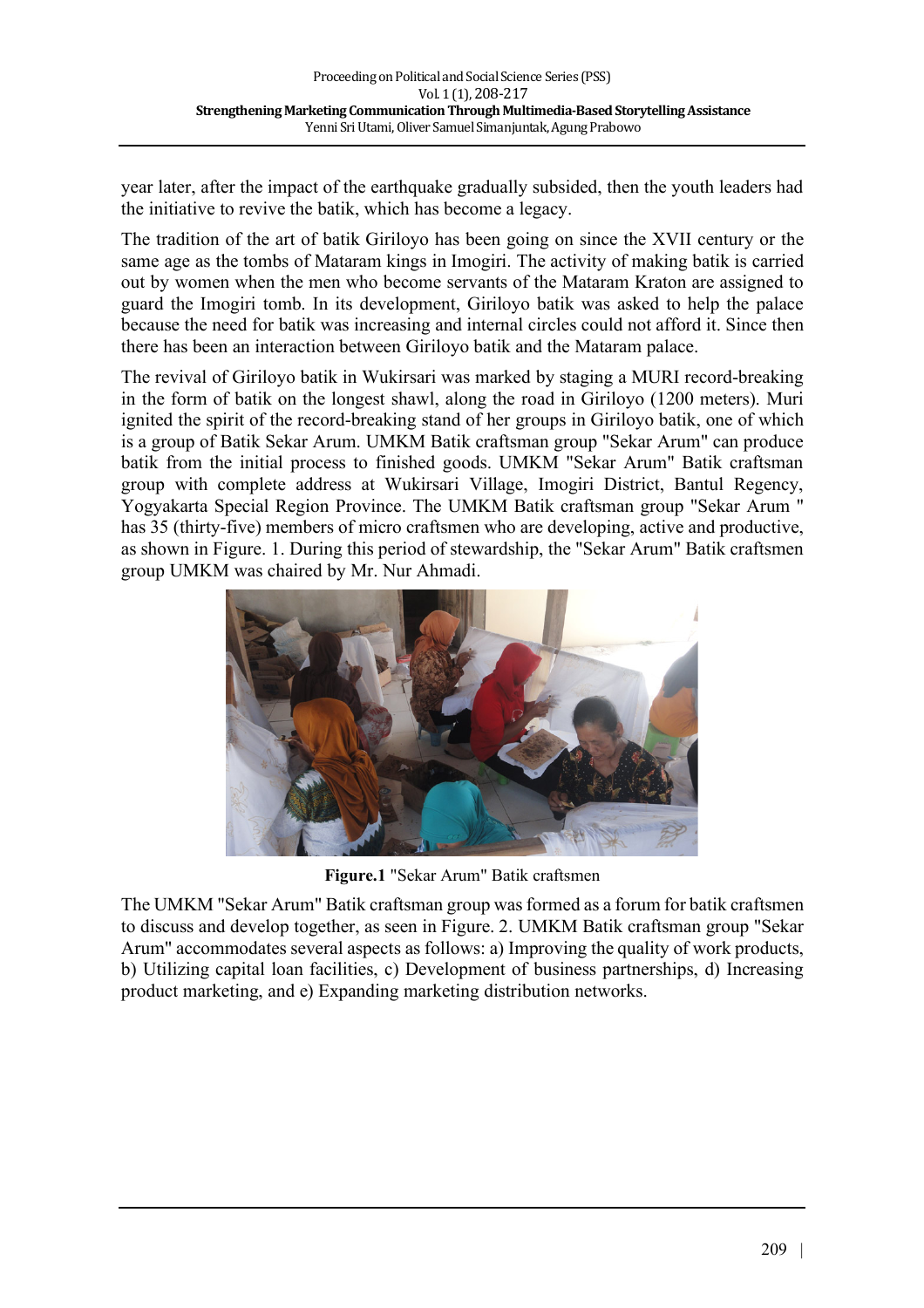

**Figure 2.** Sekar Arum as a forum for discussion and development

SMEs' craftsmen Batik "Sekar Arum" At Wukirsari village have significant problems in the aspect of the increase in communications marketing and marketing distribution network. As businesses are other, product marketing and distribution network marketing plays an important role in business development. The UMKM Batik craftsman group "Sekar Arum" knows for sure that the specs of increasing marketing and expanding the distribution network are the "spearheads" of the batik business that it is doing. Marketing and expansion of the distribution network into a standard barometer or the success of businesses in the gain of market share the broadest spread over. However, the market and distribution network of the "Sekar Arum" Batik craftsmen group of UMKM is still limited to the local distribution network and through traditional marketing as well as the lack of loyal relationships with the product. Within the local distribution network, the "Sekar Arum" Batik craftsman group MSME markets the product batik in the "Sekar Arum" gallery which is located in Wukirsari Village. In limited marketing, marketing SMEs craftsmen Batik "Sekar Arum" is done by following the special events such as craft fairs are organized by the Local Government (LG) and other agencies. Some of the problems that exist are the limitations of the local distribution network and the use of limited marketing methods, including a) the level of sales depends on tourists and residents, b) unpredictable tourist visits (during non-holiday seasons, tourist attractions will be deserted) have an effect on sales products, c) people do not want to travel far to buy batik, d) promotional media are not attractive, people are not interested in buying, e) people are less loyal to the product, doubt the quality of batik.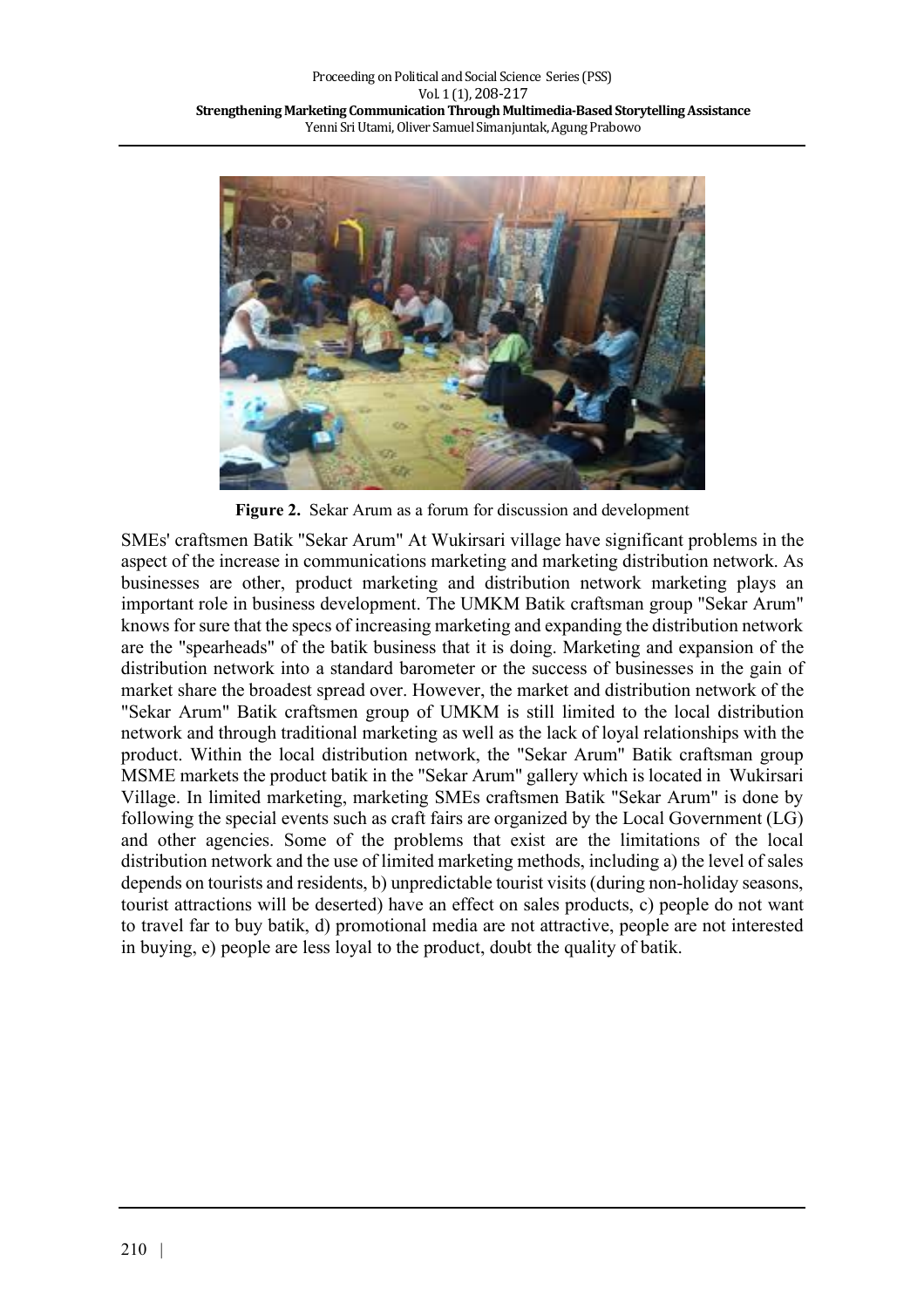

Figure 3 . "SEKAR ARUM" Batik Products

Based on market and distribution network problems, the "Sekar Arum" Batik Craftsmen Group UMKM requires the following: a) The need for marketing communications to be able to take advantage of market opportunities and b) Increasing product promotion, both at home and abroad. The strategy that is currently being developed is through internet media and multimedia technology, namely the production mix of multimedia visual content and marketing communications. According to Wulandari, et al (2015), product marketing communication is carried out more easily and broadly, namely by using multimedia. With technology, users can find the information they want easily, quickly, and widely. The increasing number of internet users is also felt by business people who use information technology to facilitate business activities. The process of developing marketing from traditional marketing, where e-marketing provides visual multimedia content directly to targeted consumers. With the presence of visual multimedia content, the role of multimedia technology is now becoming increasingly prominent in its competition in the batik industry. Multimedia technology is a combination of various means in the form of text, images, sound, animation, and video to display or as a medium for distributing information in various forms through digital devices (Arifin, Y et al, 2015). Multimedia can provide other nuances in informing something to the public. According to Yahya (2018), it is not just text or images that are displayed in the presentation of the information, but sound, video, and animation become one unit to produce attractive visualization and can bring people to be interested in seeing batik. The form of multimedia visualization content has advantages, namely: it is very easy to remember or internalize information interacting by hearing, seeing, and doing. The role of multimedia technology is currently becoming increasingly prominent in its competition in the world of the batik craft industry because multimedia can provide another nuance in informing something to the public. According to Tahalea (2016), storytelling with multimedia technology makes photos, videos, animations as good visual product content that will make people as potential consumers more interested and easier to identify their craft products without having to come directly to workshops/exhibition events. Visual content becomes a unity to produce an attractive visualization and can bring people to be interested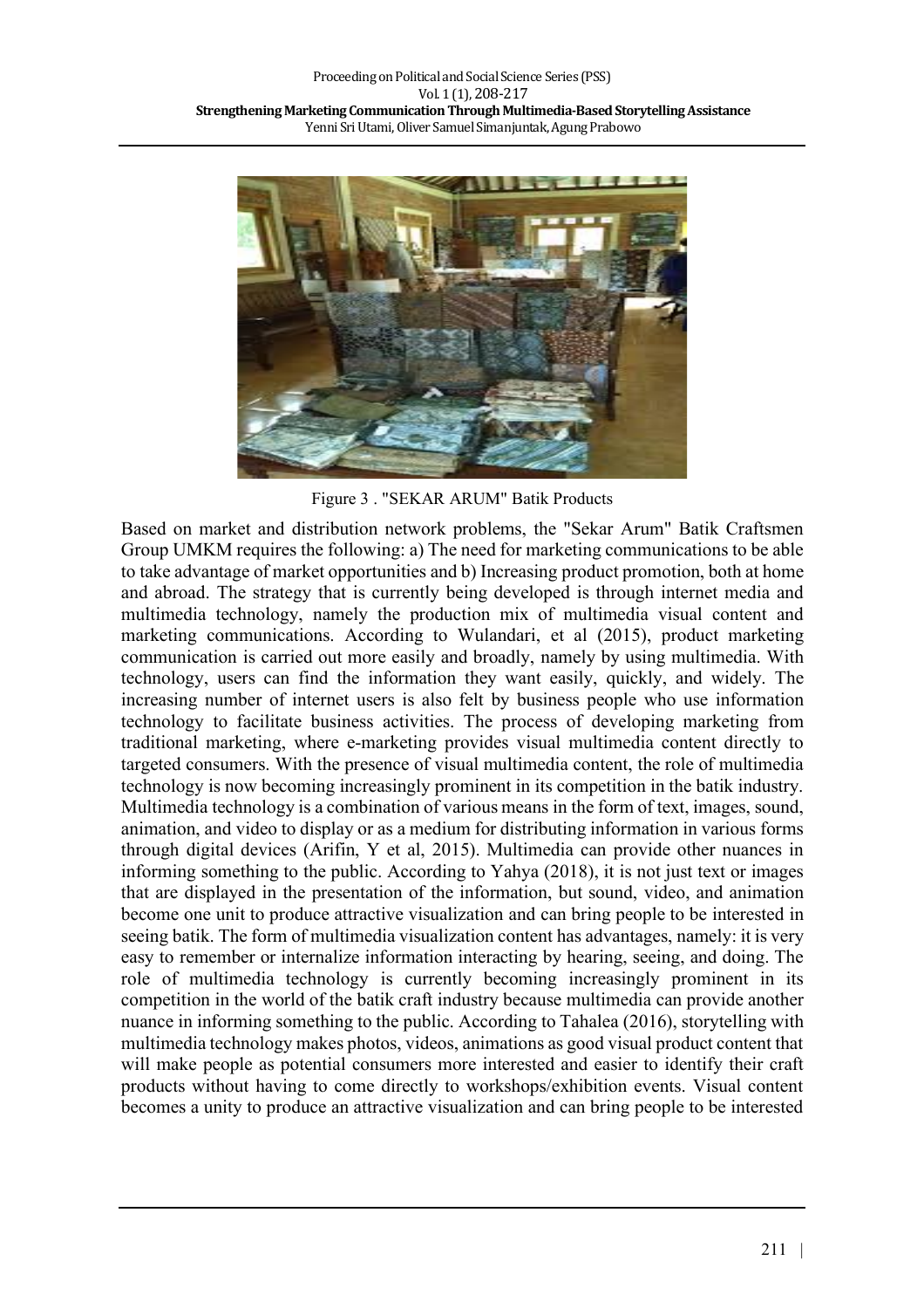in seeing batik crafts. According to Sasongko (2012), visual multimedia content provides an excellent means of interactive interaction between people and products.

By the development of information and communication technology, visual content production techniques and multimedia-based marketing communications have become a reliable e-marketing development tool for MSMEs "Sekar Arum " Batik Craftsmen Group. Multimedia technology in the production of visual content allows products to appear more attractive to consumers. Internet technology in e-marketing as a marketing communication medium allows the opening of the batik market more widely. Visual content production techniques and multimedia-based marketing communications can provide several things, as follows:

- a. Increased interest and loyalty of potential buyers to the product. With the use of storytelling based on multimedia technology in written and visual content based on internet applications, the delivery of information and communication to the public can be carried out to publish every batik product of the SME business of the "Sekar Arum" Batik Craftsman Group, so the public as consumers and potential consumers can see and know. , as well as being loyal to the "Sekar Arum" Batik Craftsmen Group's UMKM products. So that the image of the UMKM batik products "Sekar Arum" Batik Craftsmen Group can be known and known to the public, and in the end, it will increase the sales of the UMKM batik products, the "Sekar Arum" Batik Craftsmen Group.
- b. The market for UMKM batik products, the "Sekar Arum" Batik Craftsmen Group, is getting wider. With the use of e-marketing, marketing communications can be conveyed to people who are connected to the internet wherever they are. Marketing communication is also not limited to time, 24 hours a day, 7 days a week, 365 days a year, marketing communications will continue to be possible.
- c. The Community service or PBM of UPN "Veteran" Yogyakarta team will provide storytelling assistance to support multimedia-based marketing communications as a means of developing emarketing to members and administrators of the "Sekar Arum" Batik Craftsmen Group. Assistance is carried out by the PBM Team to build independence and increase the confidence of members and administrators of the "Sekar Arum" Batik Craftsmen Group to develop and manage storytelling as a form of multimedia-based marketing communication.

# **II. RESEARCH METHODOLOGY**

The process of finding solutions to existing problems is carried out through joint approaches and discussions from PBM implementers and SMEs administrators of the "Sekar Arum" Batik Craftsmen Group. The discussion carried out is expected to synergize the product design innovation activities that have been implemented so far to be translated into a storytelling production as content in multimedia-based marketing communications so that it can be informed to the wider community to strengthen e-marketing of batik products. The method of approach and discussion of the need for multimedia technology to the UMKM management of the "Sekar Arum" Batik Craftsman Group is carried out by assisting to increase the capacity of the management (in particular) and members (in general). From the types of solutions offered by community service implementers, the implementer hopes that the participation of partners ( UMKM Batik Craftsmen Group "Sekar Arum") in the production of visual content and multimedia communication as a means of strengthening e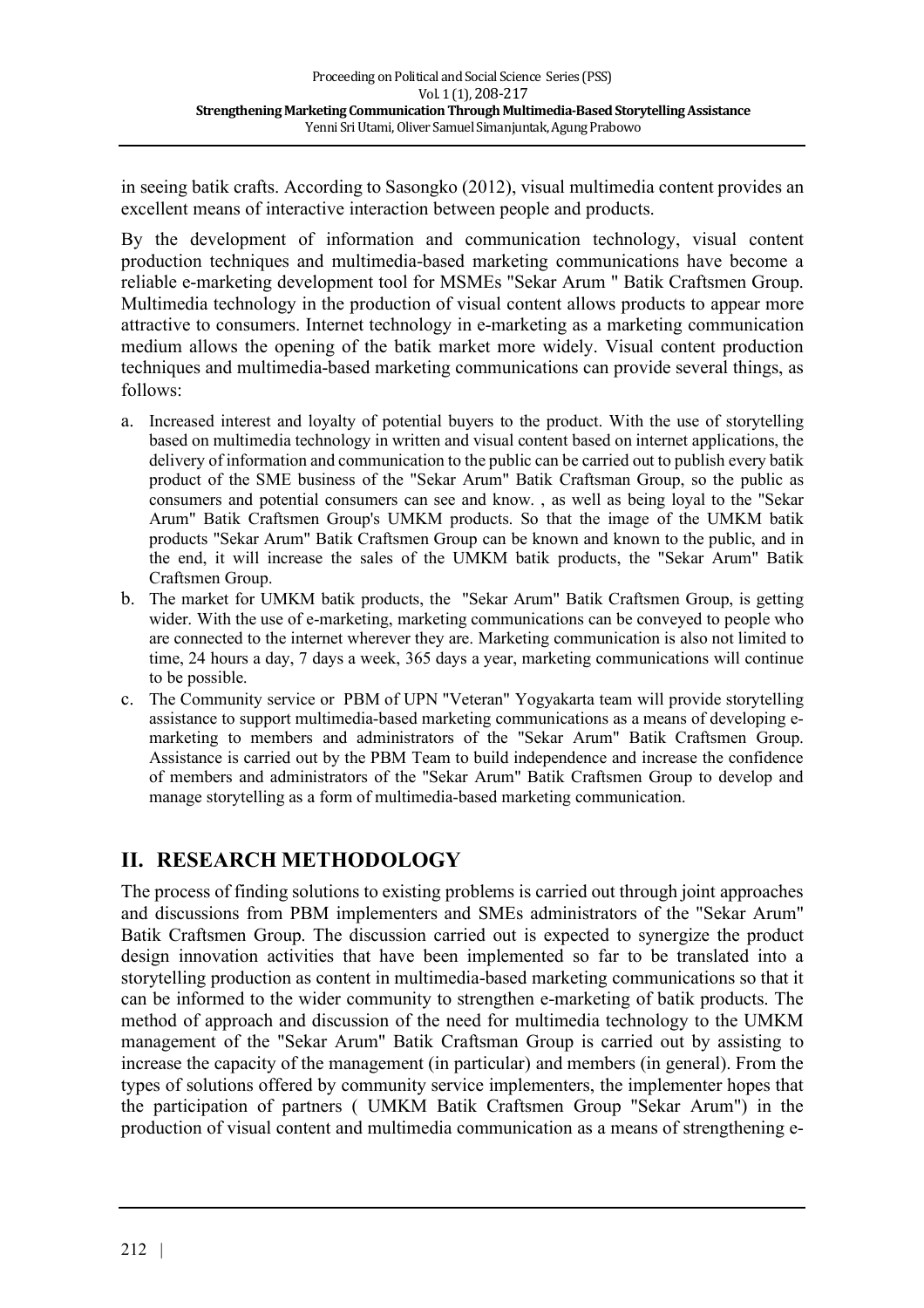marketing can participate actively so that information support/business product content and the ability to carry out activities can be carried out together. This is because partners know exactly what problems they are facing, what they want, and how they run the technology to be built.

# **III. FINDING AND DISCUSSION**

In exploring the storytelling material in Giriloyo, information was obtained from the public that Giriloyo has a history that is directly related to the Mataram Kingdom. The history and philosophy of Batik Giriloyo contain an interesting story. Judging from the footsteps of the Mataram Kingdom, Giriloyo is one of the important areas in Sultan Agung's journey. The Mataram Kingdom was built from the Kota Gede, Plered area, and gradually expanded to the Imogiri (Giriloyo) area. Panembagah Senopati (Sutowijoyo) when building Mataram started from the Mantaok Forest. In this area, one area, which is now Kota Gede, developed into a bustling area. Since then Kota Gede has become an important area (capital) of Mataram.

Further development, the capital city of Mataram moved to the Pleret area. The southern area of Kotagede and approaching the Giriloyo area. As for Giriloyo and Imogiri, they became important parts of the Mataram Kingdom when Sultan Agung tried to find a place that would become his grave. Community stories say that when Sultan Agung visited Mecca Al Mukaromah, he expressed his desire to be buried in the center of worship for Muslims. However, local scholars said that the place that would become his grave was not in Mecca, but in Java. When he wanted to ascertain where the exact location was, the Meccan cleric threw a stone aimed at Java. To find out the exact location, Sultan Agung was invited to find where the stone fell.

Arriving in Java, Sultan Agung continued his search. It is said that the area he passes through is around Dlingo and then north to the Giriloyo area. It was in Giriloyo that he found the stone that was thrown from Mecca. The location is now in the grave behind the Great Giriloyo mosque. Until now the stone can be visited by tourists. In the next story, it turns out that the Sultan Agung did not occupy the stone for his funeral, because his uncle Prince Juminah wanted to be buried in that place. Then Sultan Agung chose another place, namely in Pajimatan, or what is now known as the tomb of the kings of Mataram Imogiri. To connect between tumbling h her stone with the location of his tomb, Sultan Agung establishes liaison imaginer by local people known as the 'gutter'. This imaginary line is now known as Dusun Talang.

Apart from the Sultan Agung series, the source of storytelling material can also be extracted from the history of Mataram itself. Panembahan Senopati's heroic story is also interesting as a source of the material. The snippet of how Panembahan Senopati (Sutowijoyo) defeated Aryo Penangsang contains strong narrative power. When going to fight against the Regent of Pajang, on paper the Panembahan Senopati troops lost. Both in number and strength. However, because of his clever ingenuity, namely by using a 'beautiful' horse when fighting, Panembahan Senopati was able to destroy Aryo Penangsang's army. His defeat was because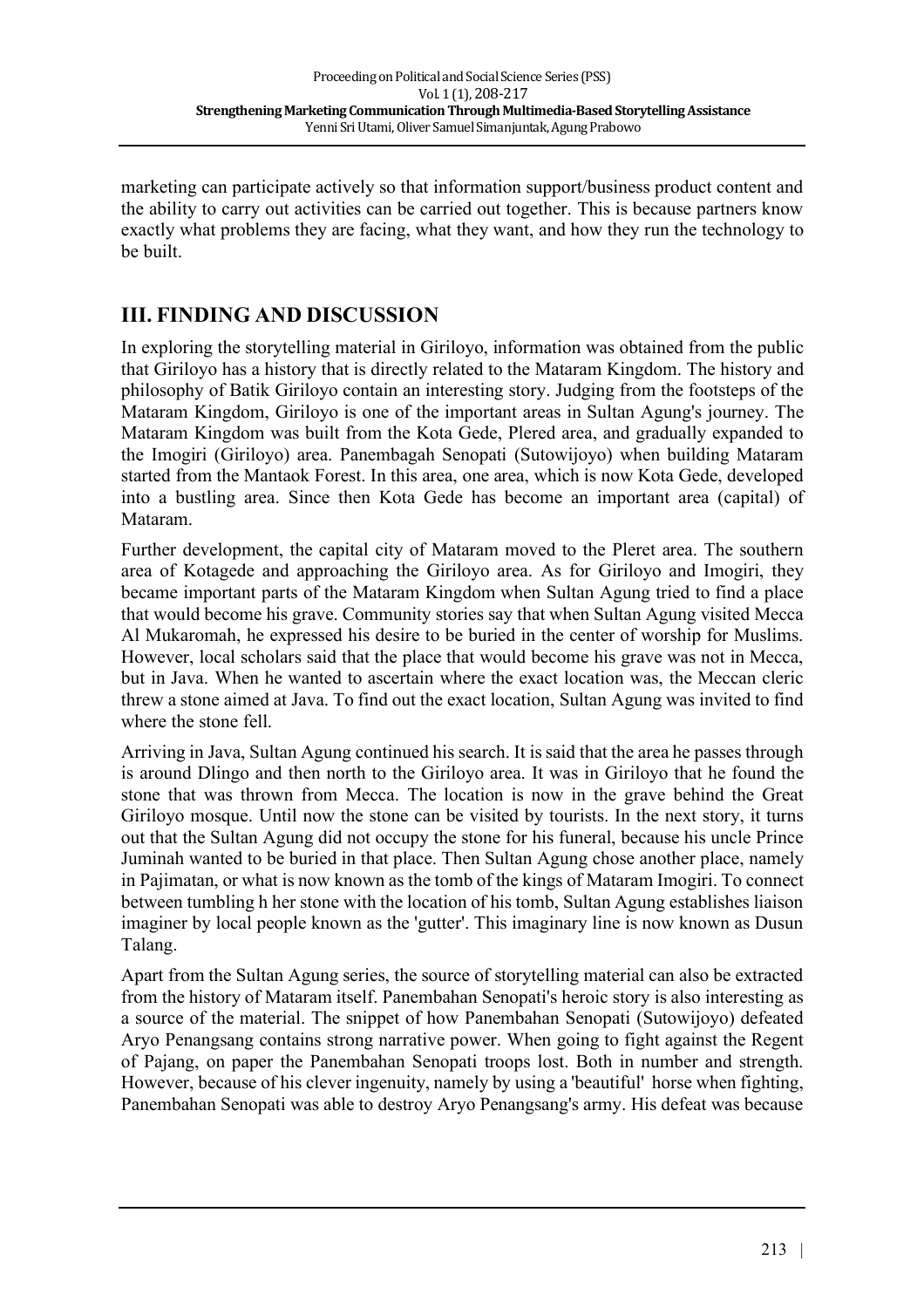the horse being ridden was acting out of control because of lust with the horse being ridden by Panembahan Senopati.

As a legend, this kind of story does not need to be verified. For storytelling needs, this kind of story is interesting to develop. Therefore, in this community service, the team taught the batik coordinator to continue to dig up interesting stories. Such as the potential of the local Sigunggu plant which can be used for Gurah medicine and expressed in Batik motifs, life stories of the courtiers, and so on. The following is a narrative of several batik motifs that can be used as storytelling marketing.

Batik Senggugu

This batik motif was born from the wisdom of natural resources available in the environment. The wisdom of Gurah's healing was found from the careful exploration of natural resources by the people of Imogiri. A long process of hereditary, people believe that the Senggugu plant ( Clerodendrum serratum ) is capable of being a remedy for inflammation, rheumatism, respiratory problems, and fever that they often experience. Senggugu is local wisdom that is immortalized in Batik Giriloyo. Imogiri batik with Senggugu motif.



**Figure 4.** Senggugu

Natural Color Batik

Nature is life. The necessities of human life are all available in nature. Nature is color. All colors are sourced from nature. Batik is the art of coloring. The coloring comes from nature. Natural colors are in Batik Giriloyo. Batik Giriloyo preserves nature. Be at one with nature.

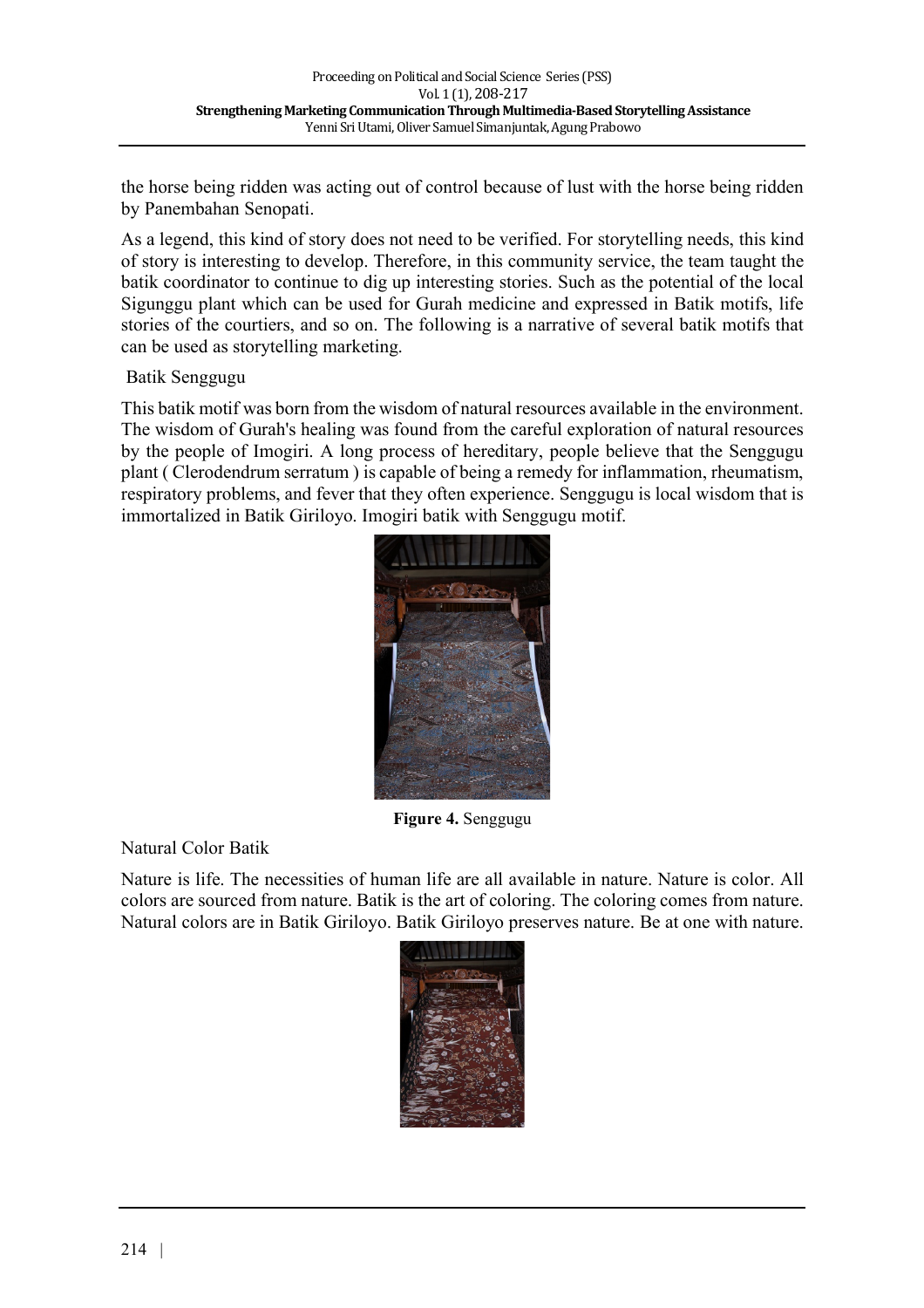#### **Figure 5.** Natural Color

#### Batik Parang Kusuma

The philosophy of this batik motif is the concept of a child, depicted from the ink that continues to carve out history written by its parents. The throne, dignity, glory, and struggle are immortalized by the birth of a child. Children are hope. He must be strong to defend the throne and dignity. He must also be friendly to maintain the good name of his ancestors. "Parang Kusuma" combines hope in a child. "Parang" is courage and "Kusuma" is fragrance.



**Figure 6.** Kusuma's machete

### Batik Giriloyo

Who would have thought that the stone-throwing from Mecca fell in Giriloyo? It is said that one day Sultan Agung Hanyokro Kusumo wanted to be buried in Mecca Al Mukaromah. However, the scholars of Mecca said that his tomb was not there. But in Java. To indicate the place, the alim threw a stone. The direction is to the land of Java. Then Sultan Agung was asked to find his own location where the stone fell. After meditating, Sultan Agung found the location. The place for the stone is in Giriloyo, Imogiri, which is now the center for Batik Keraton in Yogyakarta. And the stone can still be seen today



**Figure 7**. Giriloyo Batik

#### Batik Kawung Sutowijoyo

Also known as Panembahan Senopati is an Agung who should be emulated. Born to Ibu Nyai Sabinah who is a descendant of Sunan Giri. His father Ki Ageng Pamanahan was a descendant of Brawijaya, the last king of Majapahit. The simple life of farming was maintained even though he had become King I in the Mataram Sultanate. The principle is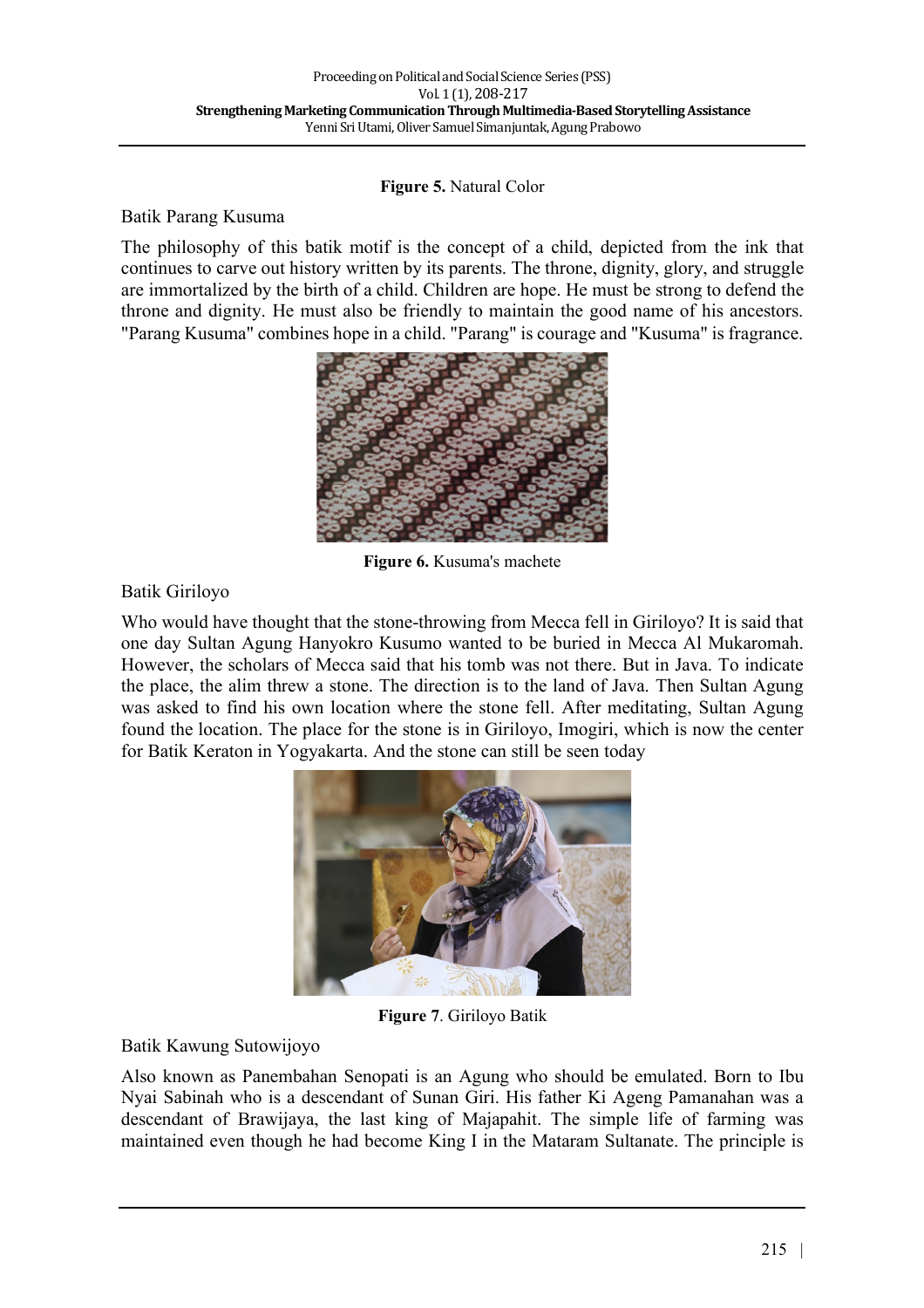hard Like to live in silence, smart. To defeat Aryo Penangsang who has more and more powerful troops, Sutawijaya purposely rides a dazzling mare. The horny horse Aryo rose in lust. Running out of control. Aryo Penangsang power fell. Sutowijoyo's blood is a combination of King Majapahit and Walisongo. Perfect seeds. Since the fetus is so protected from the four directions. That protection is in Batik



**Figure 8**. Batik Kawung Sutowijoyo

### Batik Truntum Gurda

Maestro. In batik, imagination is a skill that cannot be verbalized. To start work, batik makers must imagine what color variations are suitable for a motif. This is the beginning of a process of imagination. Next is the sequence of dyeing the colors needed to achieve the final color. In this process, skill in color mixing combination is required. The color of batik is not a single color, but the result of mixing several colors through dyeing. All these processes must be completed in the imagination of a batik maker before work begins. Imagination skills are only owned by a maestro. And Batik Giriloyo is the work of such batik maestros.



**Figure 9.** Truntum Gurda